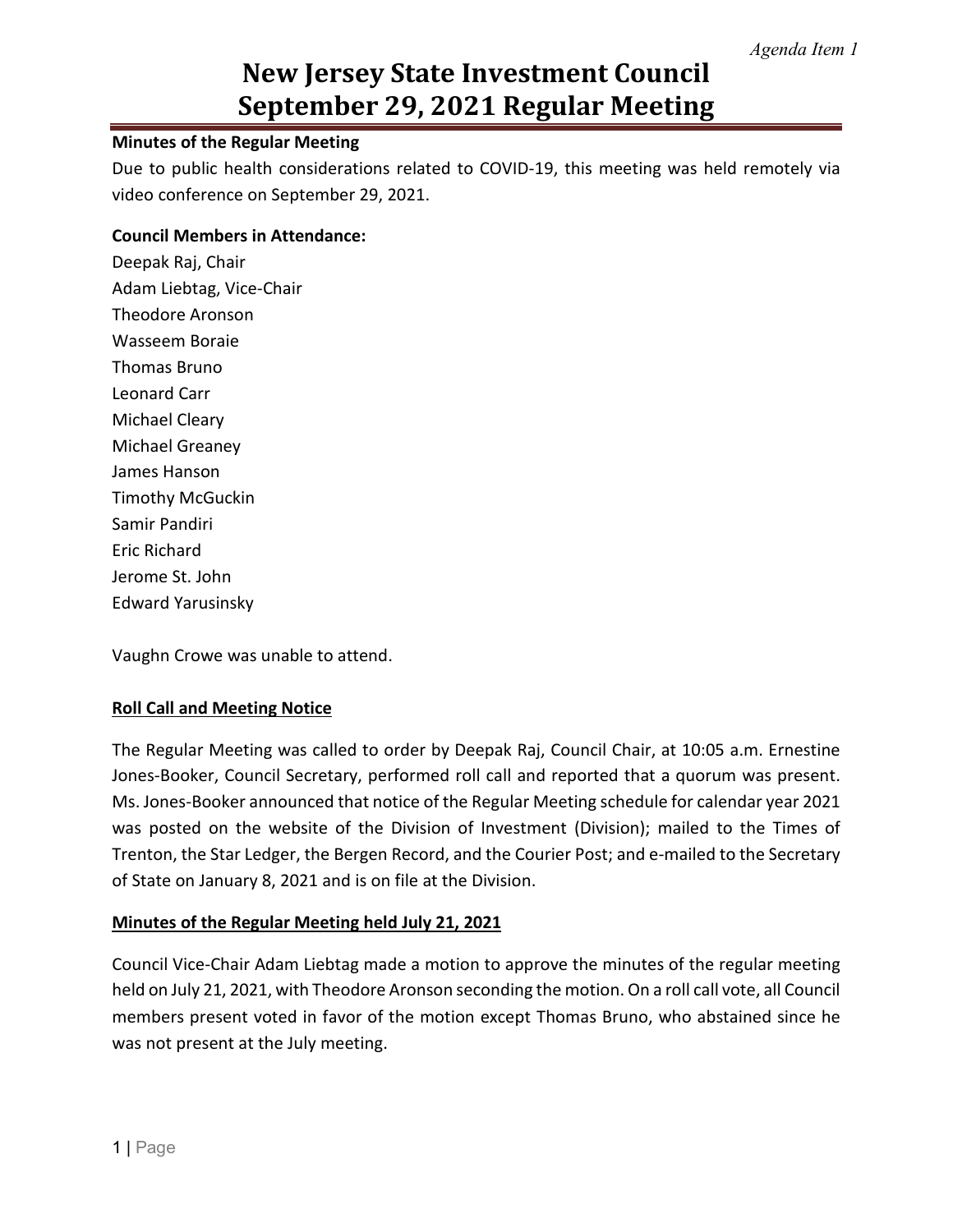## **Director's Report/Updates**

Acting Director Shoaib Khan presented the Director's Report, discussing capital market trends, detailing pension fund performance for Fiscal Year 2021 and describing allocations to various asset classes. Mr. Khan also notified the Council of a modification to certain BlackRock separate accounts, Neuberger Berman / New Jersey Custom Investment Fund III LP, and investments that were pending legal closings.

In response to a question from Mr. Bruno regarding the BlackRock modifications, Mr. Khan stated that the modification would not mandate recycling, but would instead provide more flexibility to the Division with respect to recycling. In response to questions from Mr. Bruno and Michael Cleary regarding the pending separation of PFRS assets from the other pension funds, Mr. Khan described the separation's potential impact on asset allocation, especially with respect to PFRS assets that were not being invested in alternative investments.

Tony Johnson of RVK presented a capital markets summary and an asset allocation and performance update for the Pension Fund. Melanie Lomas, Todd Rowohlt, Bill Connors, Jared Speicher, Kevin Higgins, Niraj Agarwal, and Jessie Choi of the Division presented performance overviews for Fiscal Year 2021 with respect to their respective portfolios. In response to a question from Mr. Bruno regarding a potential crisis from not raising the debt ceiling, Mr. Rowohlt, Ms. Lomas and Mr. Khan noted the potential negative impact on the international portfolio from a short-term spike in interest rates. In response to a question from James Hanson about geopolitical risk and other investment-related concerns in China, Mr. Rowohlt and Mr. Khan discussed the Division's active monitoring of the Pension Fund's allocation to Chinese securities. In response to a question from Mr. Raj regarding the effect of increased inflation and interest rates on the international portfolio, Mr. Ramos distinguished effects resulting from increased economic activity from effects resulting from exchange rate fluctuations.

Edward Yarusinsky temporarily departed the meeting at this time.

## **Treasurer's Report**

Treasurer Elizabeth Maher Muoio announced the departure of Assistant State Treasurer Dini Ajmani and thanked her for her four years of service to the State of New Jersey. Ms. Muoio also thanked the Council and the Division for their hard work in achieving extraordinary pension fund investment returns for Fiscal Year 2021. Ms. Muoio discussed Fiscal Year 2022 revenues and the State's improved credit outlook.

Michael Greaney joined the meeting at this time.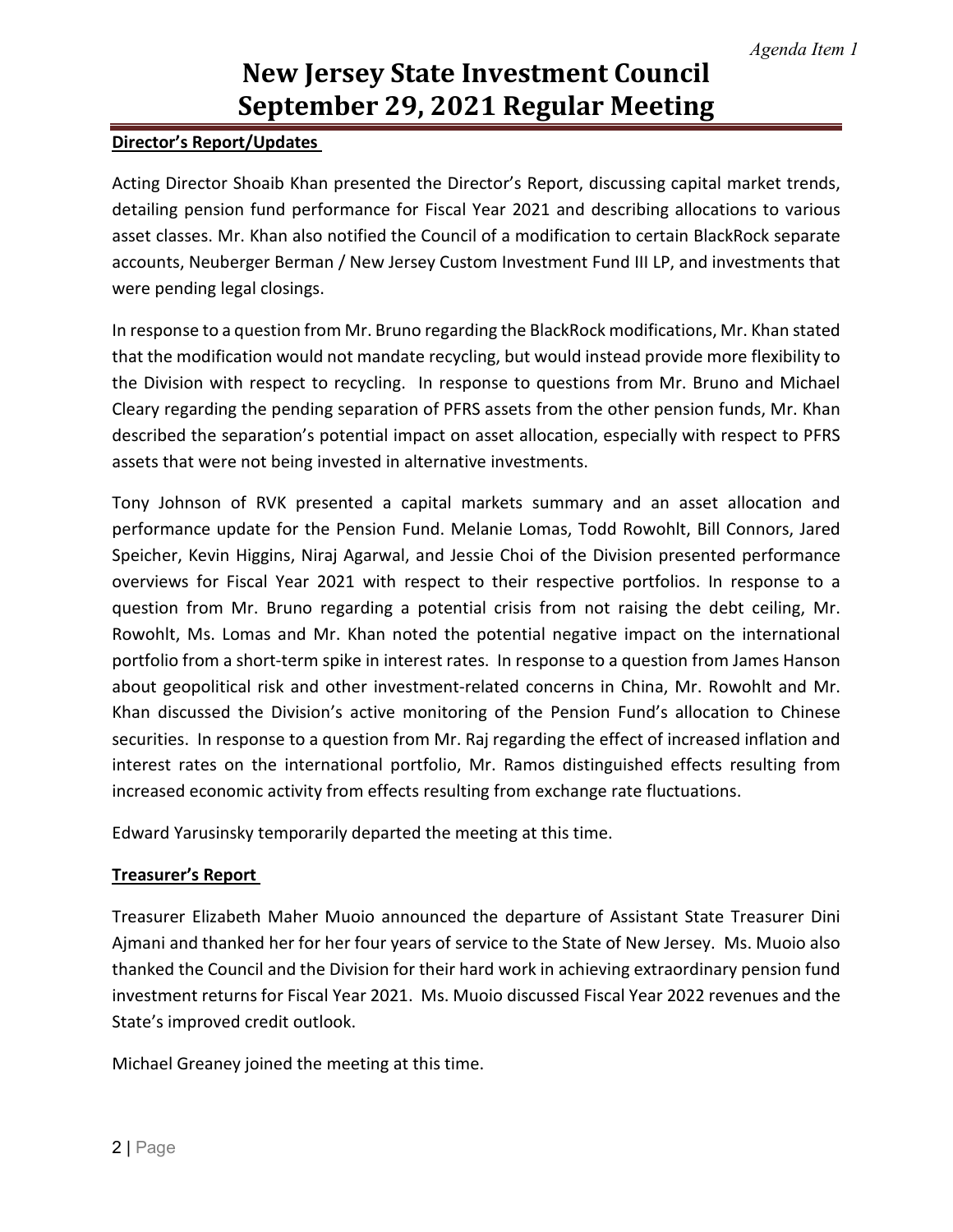## **Election of Chair and Vice Chair**

Timothy McGuckin reported that the Nominating Committee, consisting of himself, Mr. Aronson and Mr. Cleary, met and decided to nominate Mr. Raj to continue to serve as Chair of the Council and Mr. Liebtag to continue to serve as Vice Chair of the Council. There were no other nominations. Mr. McGuckin made a motion to elect Mr. Raj as Chair, with Mr. Bruno seconding the motion. On a roll call vote, all Council members present voted in favor of the motion. Eric Richard made a motion to elect Mr. Liebtag as Vice-Chair, with Mr. Aronson seconding the motion. On a roll call vote, all Council members present voted in favor of the motion.

## **Appointment of Members to the Audit, Investment Policy, ESG, and Governance and Operations Committees**

Mr. Raj appointed for another year the following members to committees:

Audit Committee: Mr. Cleary, Mr. Liebtag, Mr. Greaney, and Mr. McGuckin

Investment Policy Committee: Mr. Aronson, Leonard Carr, Wasseem Boraie, Mr. Liebtag, Mr. Crowe, Mr. McGuckin, and Mr. Raj

ESG Committee: Mr. Bruno, Mr. Liebtag, Mr. Carr, Mr. Richard, Mr. Hanson, and Mr. Raj

Governance and Operations Committee: Mr. Crowe, Samir Pandiri, Jerome St. John, Mr. Hanson, Mr. Liebtag, Mr. Richard, and Mr. Raj

Mr. Raj deferred appointments to the Executive Committee until the next State Investment Council Meeting on November 17, 2021.

## **Approval of State Investment Council Regulation Readoption**

Lynn Jahn of the Division presented the Council's regulations for readoption, summarizing amendments to the existing regulations. Mr. McGuckin made a motion to adopt the attached resolution approving the readoption, with Mr. Aronson seconding the motion. Mr. St. John expressed concern that the amended regulations lacked sufficient guard rails and would allow the Division to commit to alternative investments prior to presentation to or approval by the Council. On a roll call vote, all Council members present voted in favor of the motion, with the exception of Mr. St. John who voted against the motion.

In response to Mr. St. John's concerns, Mr. Raj and Mr. Liebtag noted that the Governance and Operations Committee would continue to discuss potential changes to the Council's regulations and bylaws where appropriate.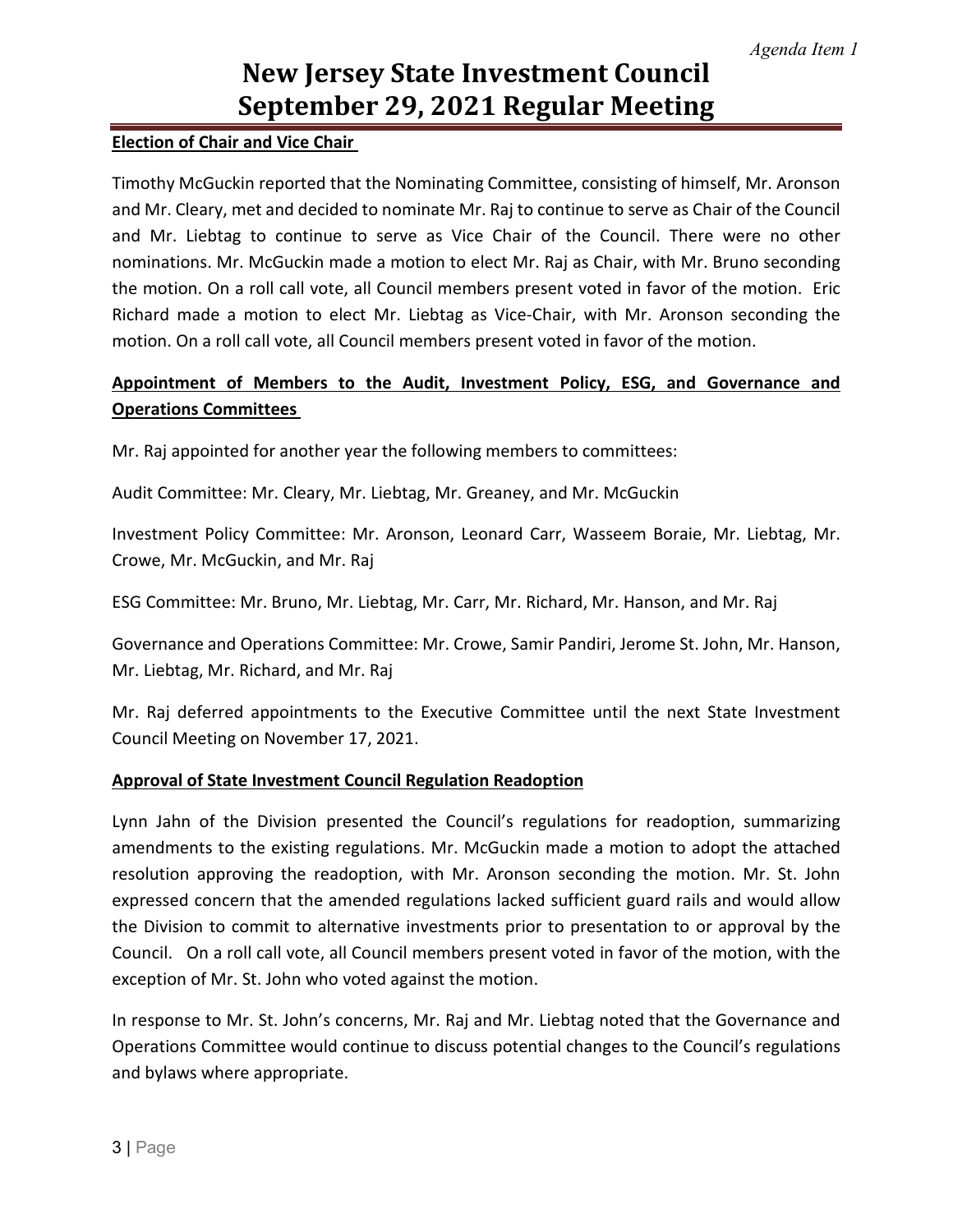Mr. Yarusinsky rejoined the meeting at this time.

### **Investments**

## *CVC Credit Partners European Direct Lending Strategy – Global Diversified Credit*

Mr. Speicher presented an investment of up to €300 million in direct lending funds managed by CVC Credit Partners Investment Management Limited, to be allocated between (i) CVC Credit Partners European Direct Lending Fund III, and (ii) a co-invest vehicle investing alongside the fund. Mr. Speicher provided details regarding the funds' management team, investment strategy and material terms.

## *Hammes Partners IV, L.P. – Real Estate*

Mr. Higgins and Mr. Panebianco presented an investment of up to \$150 million in Hammes Partners IV, L.P., a health-care related real estate fund to be managed by Hammes Partners. Mr. Panebianco described the fund's investment strategy and management team and the material terms of the investment. In response to questions from Mr. Raj and Mr. Boraie, Mr. Panebianco, Mr. Higgins and Sean Barber from Hamilton Lane described the Division's efforts to negotiate fee discounts. In response to questions from Mr. Aronson, Mr. Carr and Mr. Raj, Mr. Panebianco discussed the size and number of other investor commitments to the fund.

## *TPG Real Estate Thematic Advantage Core-Plus JV, L.P. – Real Estate*

Kevin Higgins of the Division presented an investment of up to \$150 million in TPG Real Estate Thematic Advantage Core-Plus JV, L.P., or a related separate account, to be managed by TPG Real Estate Partners, an affiliate of TPG Capital. Mr. Higgins described the fund's investment strategy and management team and the material terms of the investment.

Mr. Raj reported that the IPC reviewed the Division's due diligence with respect to the three investments and had recommended their presentation to the full Council.

## **Public Comment**

Hoboken City Councilman Phil Cohen and John Huyler of Divest NJ spoke regarding the Division's investments in fossil fuels.

## **Adjournment**

Mr. Cleary made a motion to adjourn the meeting, with Mr. Bruno seconding the motion. On a roll call vote, all Council members present voted in favor of the motion. The meeting was adjourned at 11:59 a.m.